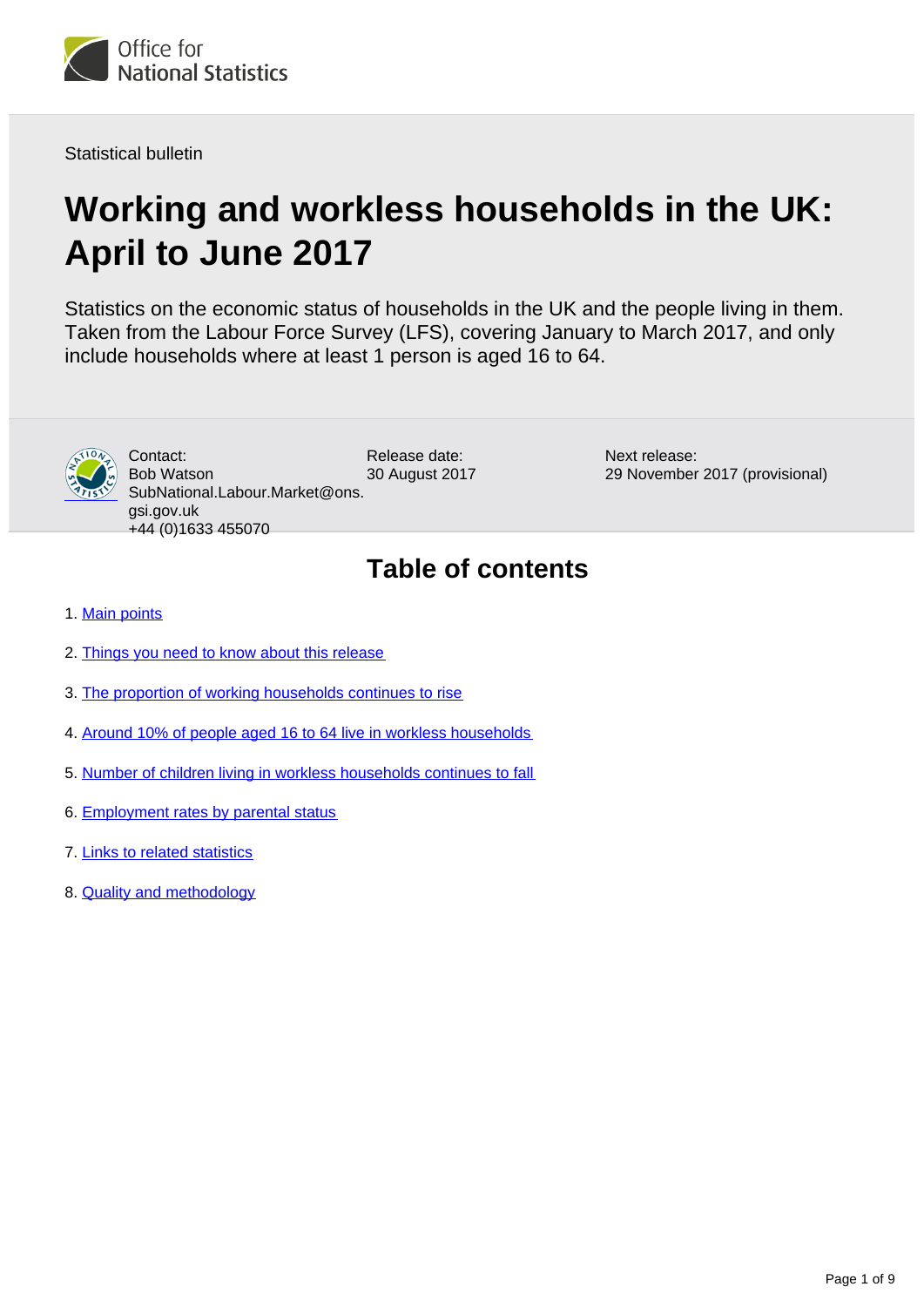## <span id="page-1-0"></span>**1 . Main points**

- Of the 20.7 million households (where at least one member is aged 16 to 64) in the UK, 11.9 million (57.8%) had all household members aged 16 and over in employment, up 166,000 or 0.8 percentage points over the past year.
- There were 5.7 million households (27.7%) with a mix of at least one working and one workless adult, down 85,000 or 0.4 percentage points over the year.
- There were 3.0 million households (14.5%) where no member of the household was in employment, down 89,000 or 0.4 percentage points over the last year.
- Growth in the share of working households in the UK has been driven partly by increased proportions of lone parents working, which has risen 1.5 percentage points to 68.0% over the last year.

### <span id="page-1-1"></span>**2 . Things you need to know about this release**

### **Introduction to working and workless households**

This bulletin provides statistics on the economic status of households in the UK and the people living in them. These statistics are from the Labour Force Survey (LFS), covering the period April to June 2017 unless otherwise stated and only include households where at least one person is aged 16 to 64 years.

All estimates are not seasonally adjusted and all comparisons are made on an annual basis, comparing April to June 2017 with April to June 2016.

Due to the greater sample size at local level in the Annual Population Survey (APS), the highest-quality statistics for the economic status of households at a local level within England, Scotland, Wales and Northern Ireland are available, up to January to December 2016 in the bulletin [Workless households for regions across the UK: 2016.](https://www.ons.gov.uk/employmentandlabourmarket/peoplenotinwork/unemployment/bulletins/worklesshouseholdsforregionsacrosstheuk/2016)

As with any sample survey, estimates from the LFS are subject to a certain level of uncertainty. Please see the Quality and methodology section for an explanation of sampling variability.

### **Main definitions**

This statistical bulletin uses a number of main definitions:

#### **Households**

For the purposes of this bulletin, estimates only include those households where at least one person is aged 16 to 64 years.

#### **Student households**

Households where all adults are aged 16 to 24 and in full-time education. The definition excludes households where all members are in education but some members are aged 25 years or over.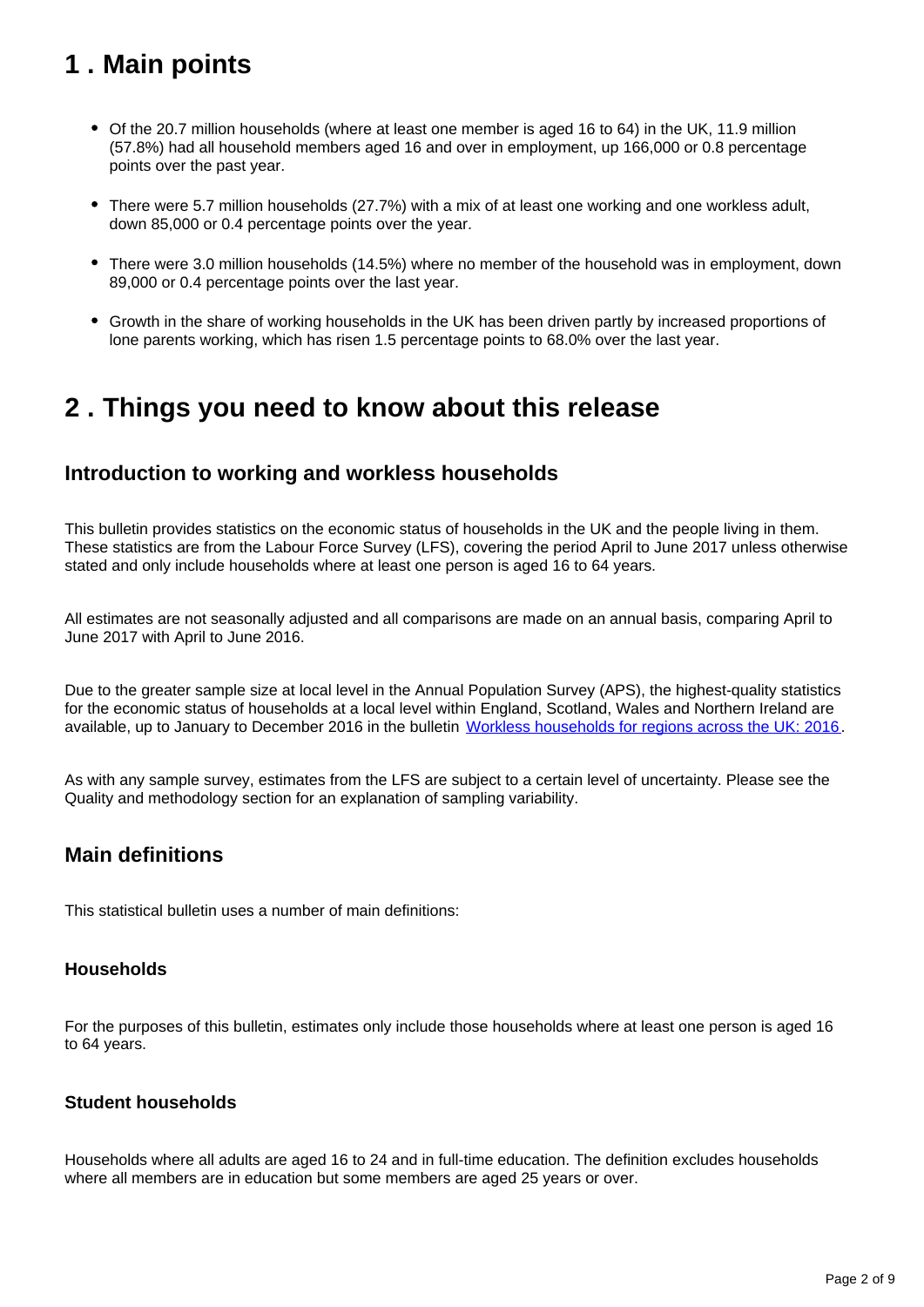#### **Working households**

Households where all members aged 16 or over are employed.

#### **Workless households**

Households where no-one aged 16 or over is in employment. These members may be unemployed or economically inactive. Economically inactive members may be unavailable to work because of family commitments, retirement or study, or unable to work through sickness or disability.

#### **Mixed households**

Households that contain both working and workless members.

#### **Other household types**

This refers to households that contain two or more family units, or two or more people belonging to separate family units.

#### **Lone parent households**

This refers to households that contain at least one dependent child under the age of 19. There may be other nondependent children present, that is, those aged 18 or over.

#### **Employment**

A measure of the number of people in work.

#### **Unemployment**

A measure of people without a job who have been actively seeking work within the last 4 weeks and are available to start work within the next 2 weeks.

#### **Economically inactive**

People who are not in employment but do not meet the internationally accepted definition of unemployment because they have not been seeking work within the last 4 weeks and/or they are unable to start work within the next 2 weeks.

A document containing more detailed concepts and definitions is available.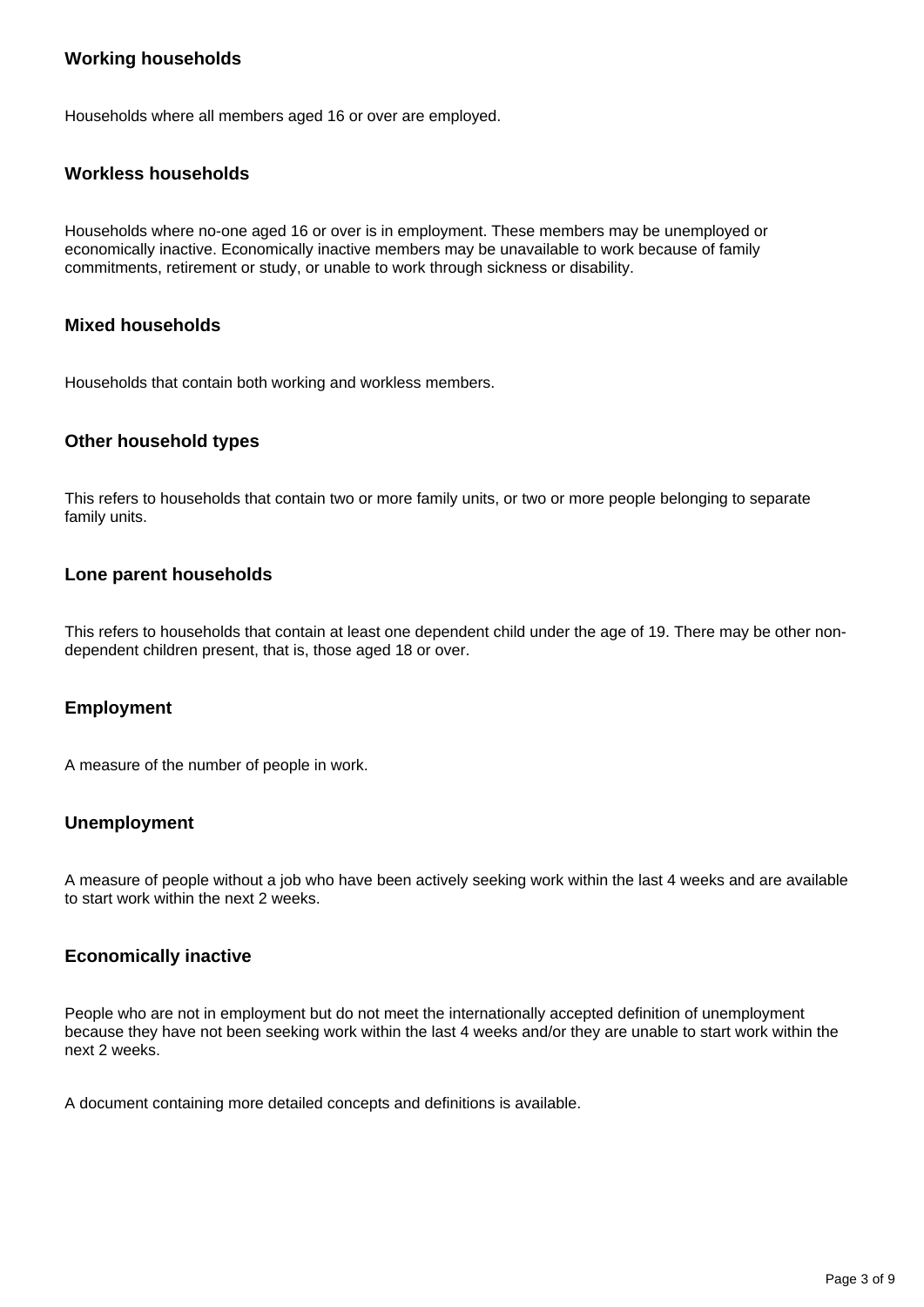#### **Data source**

The source for the statistics in this bulletin is the Labour Force Survey (LFS) household datasets. These are available historically for the April to June quarters from 1996 and October to December quarters from 2004. In this release, estimates for the July to September and January to March quarters are available starting in 2014 and 2015, respectively. They do not contain information on earnings. All members of the household are weighted equally in the household datasets.

Further information on quality of the data within the LFS is available in the **Quality and Methodology Information** [\(QMI\)](https://www.ons.gov.uk/employmentandlabourmarket/peopleinwork/employmentandemployeetypes/qmis/labourforcesurveylfsqmi) report.

#### **How these data should be interpreted**

The Labour Force Survey (LFS) household datasets should be used for analysis of family or household characteristics. This statistical bulletin particularly focuses on the economic status of household members. For example:

- number of people in employment in the household
- number of people unemployed in the household
- number of people economically inactive in the household

All estimates in this release are not seasonally adjusted and all comparisons should be carried out on an annual basis, for example, comparing April to June periods with April to June periods, or October to December periods with October to December periods. Comparisons made in this release are made between the latest available period, April to June 2017 and April to June 2016.

#### **Table 1: Summary of latest estimates by type of household, April to June 2017, thousands, UK, not seasonally adjusted**

|                                      |                |                | Working households Mixed Households Workless Households |
|--------------------------------------|----------------|----------------|---------------------------------------------------------|
| Number of<br>Households <sup>1</sup> | 11,942 (57.8%) | 5,712 (27.7%)  | 2,998 (14.5%)                                           |
| Number of People <sup>2</sup>        | 22,305 (54.2%) | 14,699 (35.7%) | 4,130 (10.0%)                                           |
| Number of Children <sup>3</sup>      | 7,294 (58.9%)  | 3,794 (30.6%)  | 1,301 (10.5%)                                           |

Source: Office for National Statistics

Notes:

- 1. Number of households where at least one person is aged 16 to 64.
- 2. Number of people aged between 16 and 64.
- 3. Number of dependent children aged 15 or under.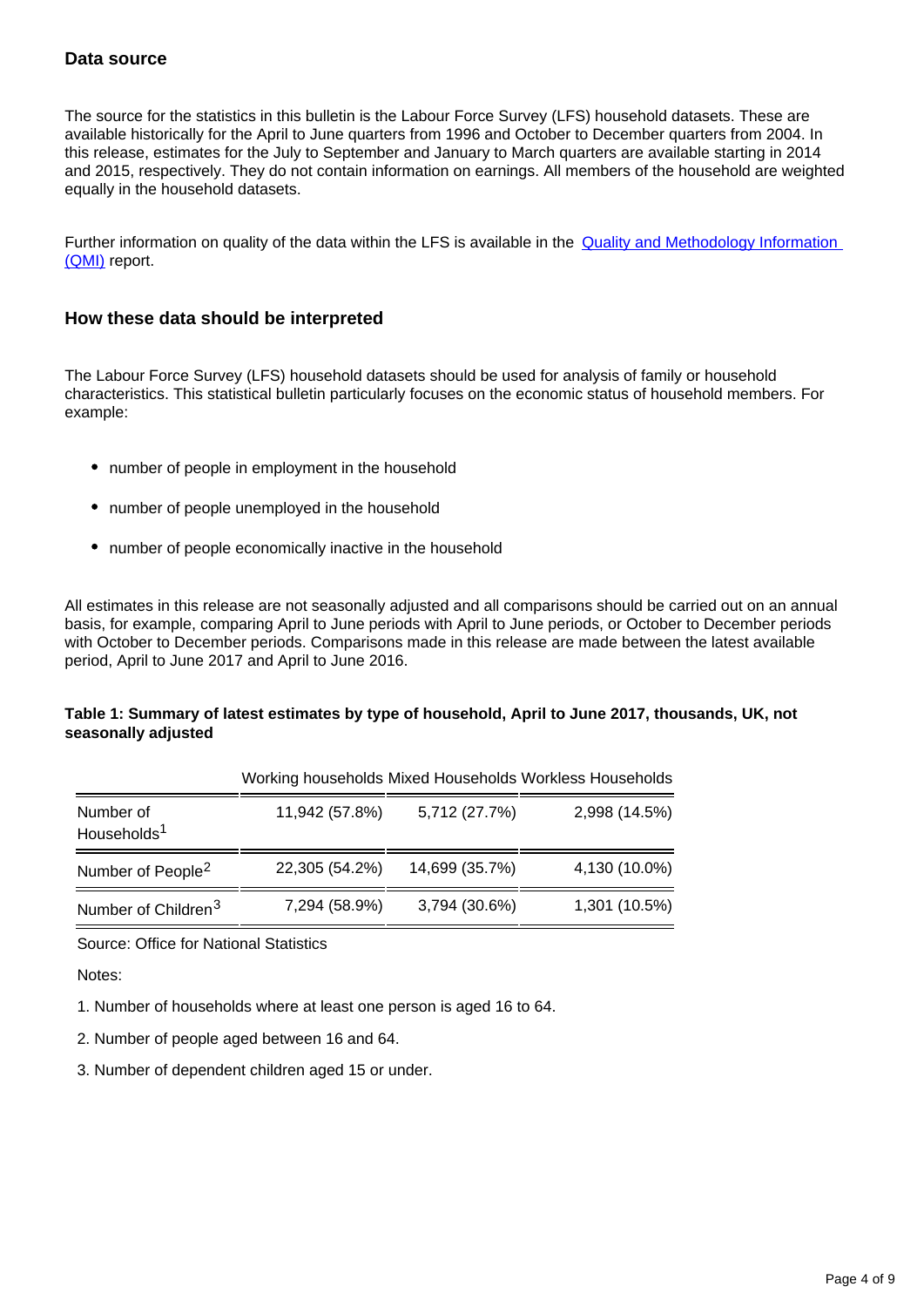### **The main uses of the data, main users and why it's produced**

Users of the data in this statistical bulletin include government departments, devolved administrations, independent research organisations and members of the media and general public. These data are used to understand how the economic status of households in the UK, countries of the UK and regions within England are changing. Time series are available between April to June 1996 and April to June 2017.

[Workless households for regions across the UK: 2016](https://www.ons.gov.uk/employmentandlabourmarket/peoplenotinwork/unemployment/bulletins/worklesshouseholdsforregionsacrosstheuk/2016) uses the Annual Population Survey (APS), which has a larger sample size than the Labour Force Survey, to provide a more detailed breakdown of data at the local level within the countries of the UK . This allows labour market analysis to be carried out on families and households at local-area levels and for small sub-groups of the population across the UK.

## <span id="page-4-0"></span>**3 . The proportion of working households continues to rise**

Out of the 20.7 million households in the UK in April to June 2017, there were 11.9 million (57.8%) classed as working, a further 5.7 million (27.7%) were classed as mixed and 3.0 million (14.5%) were classed as workless. Within the 14.5% of workless households, 83.8% of those were economically inactive (with no-one in the household participating in the labour market).

Excluding student households, which are more likely to be workless than the rest of the population, there were 20.4 million households. Of these, 11.9 million (58.2%) were classed as working households, 5.6 million (27.6%) as mixed and 2.9 million (14.2%) as workless households. Student households are more likely to be economically inactive households; as a result, the percentage of households that are economically inactive is lower, at 11.9%, when excluding students compared with 12.2% for all households.

|                               | All households            |                           |                          | Excluding student households |                          |                           |
|-------------------------------|---------------------------|---------------------------|--------------------------|------------------------------|--------------------------|---------------------------|
|                               | April to June<br>1996 (%) | April to June<br>2016 (%) | April to June<br>2017(%) | April to June<br>1996 (%)    | April to June<br>2016(%) | April to June<br>2017 (%) |
| Working<br>households         | 51.7                      | 57.0                      | 57.8                     | 51.9                         | 57.4                     | 58.2                      |
| Mixed<br>households           | 27.4                      | 28.1                      | 27.7                     | 27.5                         | 28.0                     | 27.6                      |
| <b>Workless</b><br>households | 20.9                      | 14.9                      | 14.5                     | 20.6                         | 14.6                     | 14.2                      |

#### **Table 2: Percentage of households by combined economic status, UK, not seasonally adjusted, 1996, 2016 and 2017**

Source: Office for National Statistics

Working households increased by 166,000 or 0.8 percentage points compared with the same period a year ago, to stand at 11.9 million or 57.8% of all households for the period April to June 2017.

The proportion of workless households has been generally falling since comparable records began. Over the past year this has decreased by 0.4 percentage points to 14.5% of all households.

The number of households in which no adult has ever worked was down 35,000 over the year and now stands at 258,000. In relation to all households in the UK containing at least one person aged 16 to 64 years, the percentage of households containing only people who have never worked was 1.2%, down 0.2 percentage points over the year.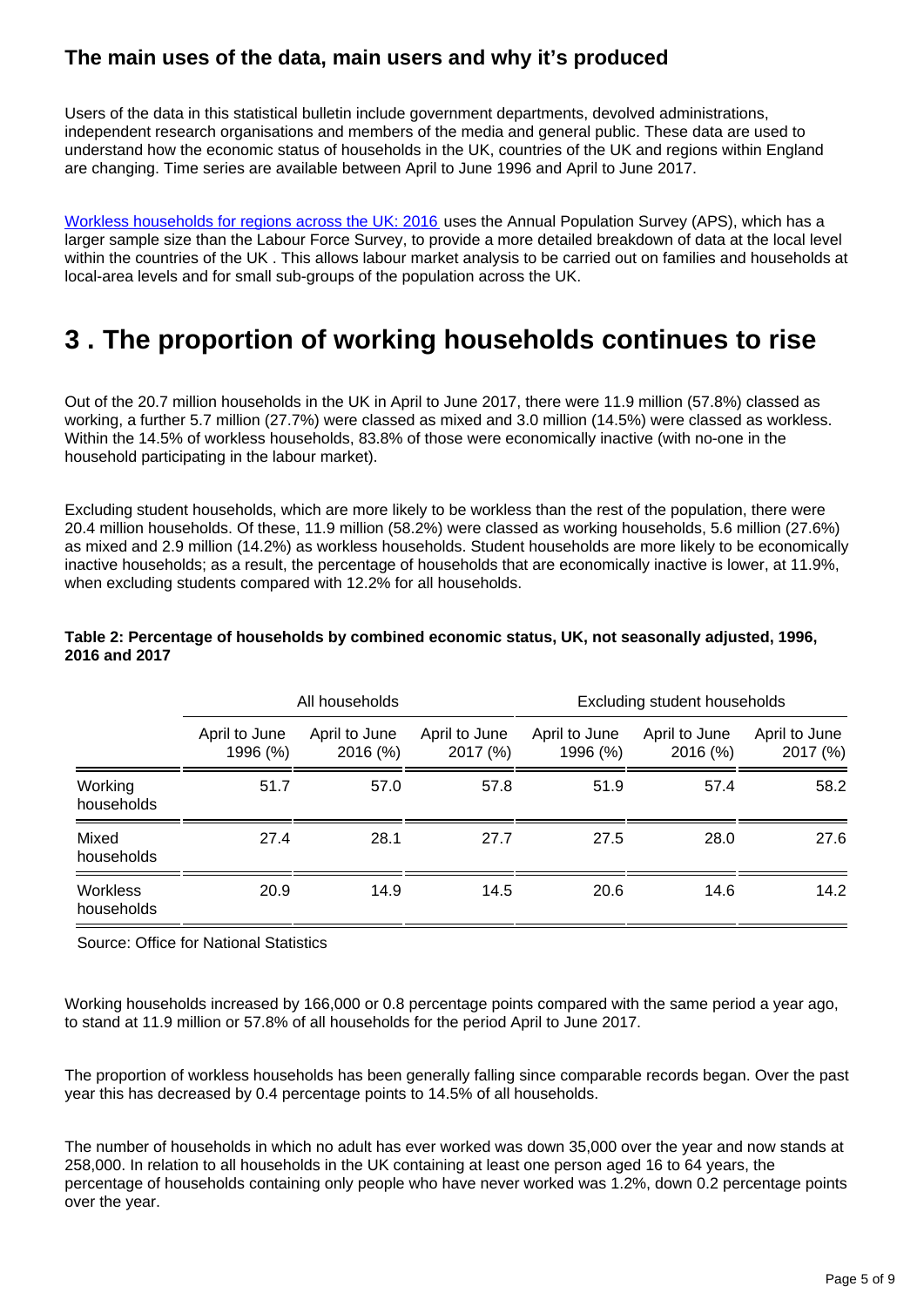## <span id="page-5-0"></span>**4 . Around 10% of people aged 16 to 64 live in workless households**

For the period April to June 2017, there were 22.3 million people aged 16 to 64 (54.2%) living in working households, up 0.8 percentage points over the year. A further 14.7 million people (35.7%) were living in mixed households, down 0.6 percentage points and 4.1 million people (10.0%) were living in workless households, down 0.2 percentage points.

Excluding student households, which are more likely to be workless than the rest of the population, there were 22.2 million people (54.8%) living in working households, 14.4 million people (35.6%) living in households classed as mixed and 3.9 million people (9.6%) living in workless households.

#### **Table 3: Percentage of people aged 16 to 64 living in households by combined economic status, UK, not seasonally adjusted, 1996, 2016 and 2017**

|                               | All households            |                          |                           | Excluding student households |                           |                          |
|-------------------------------|---------------------------|--------------------------|---------------------------|------------------------------|---------------------------|--------------------------|
|                               | April to June<br>1996 (%) | April to June<br>2016(%) | April to June<br>2017 (%) | April to June<br>1996 (%)    | April to June<br>2016 (%) | April to June<br>2017(%) |
| Working<br>households         | 50.3                      | 53.4                     | 54.2                      | 50.7                         | 54.1                      | 54.8                     |
| Mixed<br>households           | 34.6                      | 36.3                     | 35.7                      | 34.6                         | 36.1                      | 35.6                     |
| <b>Workless</b><br>households | 15.1                      | 10.3                     | 10.0                      | 14.7                         | 9.8                       | 9.6                      |

Source: Office for National Statistics

The number of people living in households where all members had never worked decreased by 81,000 over the last year and now stands at 379,000. Excluding student households, the number of people living in households where all members had never worked decreased by 42,000 and now stands at 276,000.

In April to June 2017, of those people aged 16 to 64 living in households with dependent children, 6.3% were living in workless households, down 0.3 percentage points on the year. This compares with 12.9% of people aged 16 to 64 living in households without dependent children who were in workless households.

Of those people aged 16 to 64 living in households with dependent children, the percentage living in working households increased by 1.5 percentage points over the past year to 50.7%. This compares with 56.9%, for people in households without dependent children who were living in working households.

The percentage of people aged 65 and over living in working households decreased by 0.7 percentage points over the year to stand at 11.0%. There was an increase of 1.7 percentage points in the proportion of people in this age group living in mixed households.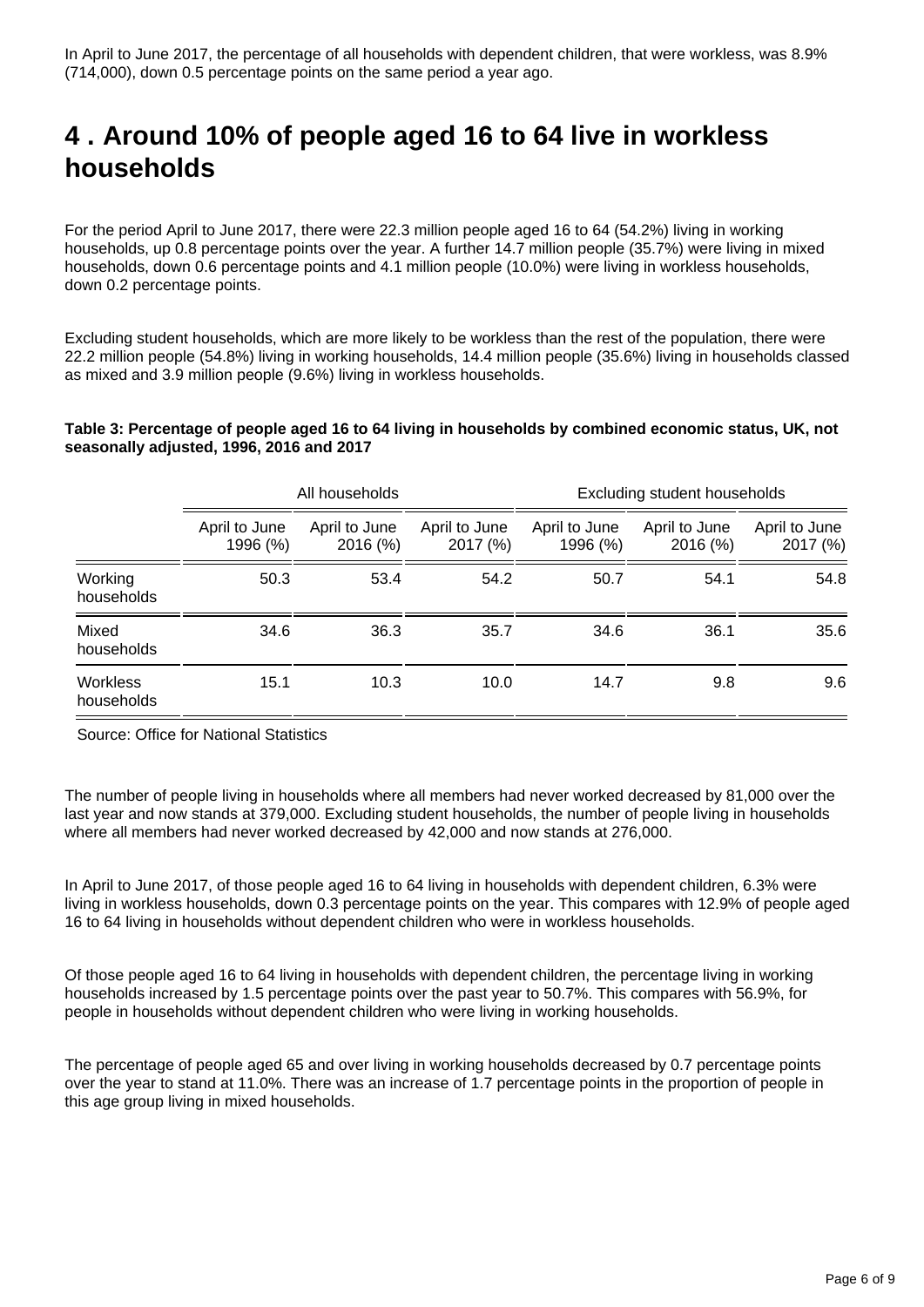## <span id="page-6-0"></span>**5 . Number of children living in workless households continues to fall**

For the period April to June 2017, there were 7.3 million children (58.9%) living in working households, a further 3.8 million children (30.6%) living in mixed households and 1.3 million children (10.5%) living in workless households in the UK.

#### **Table 4: Percentage of children living in households by combined economic activity status of household members, UK, not seasonally adjusted, 1996, 2016 and 2017**

|                               | All households            |                           |                           | Excluding student households |                           |                           |
|-------------------------------|---------------------------|---------------------------|---------------------------|------------------------------|---------------------------|---------------------------|
|                               | April to June<br>1996 (%) | April to June<br>2016 (%) | April to June<br>2017 (%) | April to June<br>1996 (%)    | April to June<br>2016 (%) | April to June<br>2017 (%) |
| Working<br>households         | 49.3                      | 57.4                      | 58.9                      | 49.3                         | 57.4                      | 58.9                      |
| Mixed<br>households           | 30.9                      | 31.6                      | 30.6                      | 31.0                         | 31.6                      | 30.7                      |
| <b>Workless</b><br>households | 19.8                      | 11.0                      | 10.5                      | 19.7                         | 11.0                      | 10.4                      |

Source: Office for National Statistics

The number of children living in workless households decreased by 53,000 or 0.5 percentage points compared with the previous year to 1.3 million or 10.5% of all children, the lowest level since comparable records began. The percentage of children living in working households was at a record high of 58.9%, an increase of 1.5 percentage points over the past year.

Children in lone-parent families were more likely to be living in workless households (35.1%) than couple households (4.5%) or other households (9.0%). However, this percentage has decreased by 2.2 percentage points compared with a year ago and continues the general trend of decreases since records began. Lone-parent families account for 63.9% of all children in workless households.

The percentage of children in lone-parent families living in working households increased by 1.2 percentage points over the last year to 52.3%.

The number of children living in households where all members had never worked decreased by 21,000 to 172,000, which accounts for 1.4% of all children. Although lone-parent and one-person households have a higher proportion of workless households, these household types are more likely to be workless households as there is often only one person in the household that could be in work.

### <span id="page-6-1"></span>**6 . Employment rates by parental status**

In April to June 2017, of people aged 16 to 64 with dependent children, 82.0% were employed compared with 71.1% of people without dependent children. The employment rate for married or cohabiting men was 92.7% and for women, 75.3%. The disparity in employment rates between men and women without dependent children was much smaller, at 73.1% for men compared with 68.9% for women.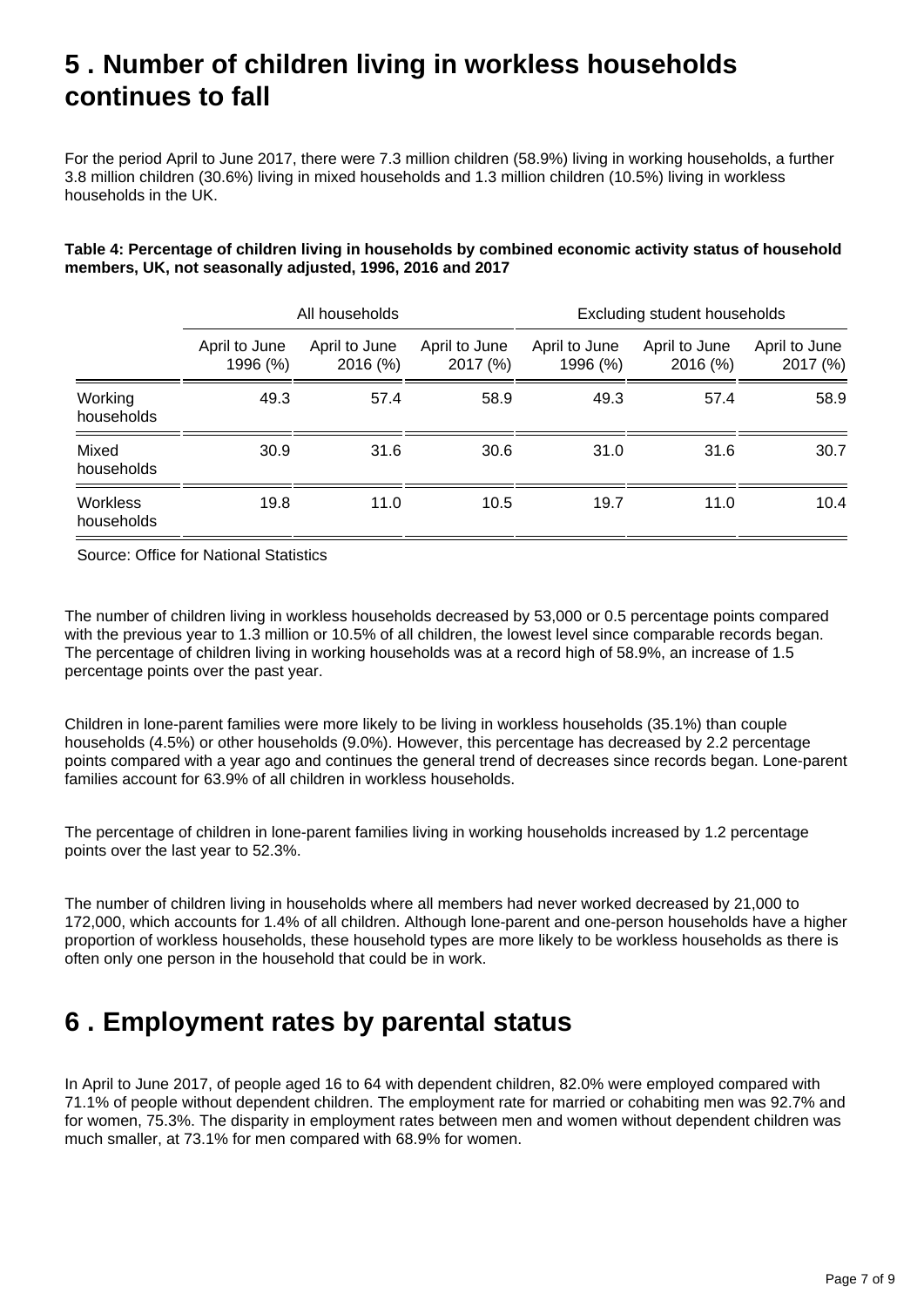In April to June 2017, there were 1.2 million lone parents in employment in the UK, or 3.9% of all people in employment, aged 16 to 64. This compares with 1.2 million lone parents in employment, or 3.9% of all people in employment, aged 16 to 64, in April to June 2016.

## <span id="page-7-0"></span>**7 . Links to related statistics**

For details on working and workless households for local authorities, please see [Workless households for regions](https://www.ons.gov.uk/employmentandlabourmarket/peoplenotinwork/unemployment/bulletins/worklesshouseholdsforregionsacrosstheuk/previousReleases)  [across the UK statistical bulletins](https://www.ons.gov.uk/employmentandlabourmarket/peoplenotinwork/unemployment/bulletins/worklesshouseholdsforregionsacrosstheuk/previousReleases).

## <span id="page-7-1"></span>**8 . Quality and methodology**

### **Household datasets**

The figures in this statistical bulletin come from the Labour Force Survey (LFS). Each month we issue many estimates of the labour market using the LFS person datasets, designed to provide estimates of people. The estimates within this statistical bulletin differ as they combine responses of all people within households. This is to provide estimates involving all the labour market characteristics of the people within the household.

The [Labour Force Survey Quality and Methodology Information](https://www.ons.gov.uk/employmentandlabourmarket/peopleinwork/employmentandemployeetypes/qmis/labourforcesurveylfsqmi) (QMI) report contains important information on:

- the strengths and limitations of the data and how it compares with related data
- uses and users of the data
- how the output was created
- the quality of the output including the accuracy of the data

Household datasets are weighted differently to person datasets, in that each person in a household is given the same weight. This ensures that weighted estimates at the household level are consistent. When using the household datasets to give estimates of the total number of people, the different weighting procedure will give marginally different estimates to those from the person datasets.

Estimates in this statistical bulletin go back to 1996, which is the first year a consistent time series, on a calendar quarter basis, is available.

### **Sampling variability**

The Labour Force Survey (LFS) is the source for each estimate within this statistical bulletin. The LFS is a sample survey; all estimates from it are subject to sampling variability. Sampling variability is dependent on several factors, including the size of the sample, the size of the estimate as a proportion of the population and the effect of the design of the sample on the variable of interest. Therefore, it is subject to a margin of uncertainty, as different samples give different results. For example, if the estimate for the percentage of children in workless households is 10.5%, with a sampling variability of plus or minus 0.7%. This variability gives a confidence interval, which is such that there is 95% certainty that the percentage of children in workless households lies between 9.8% and 11.2%.

Sampling variability tables for other estimates in this statistical bulletin are available in the quality measures [dataset.](https://www.ons.gov.uk/employmentandlabourmarket/peopleinwork/employmentandemployeetypes/datasets/workingandworklesshouseholdstableshowingqualitymeasures)